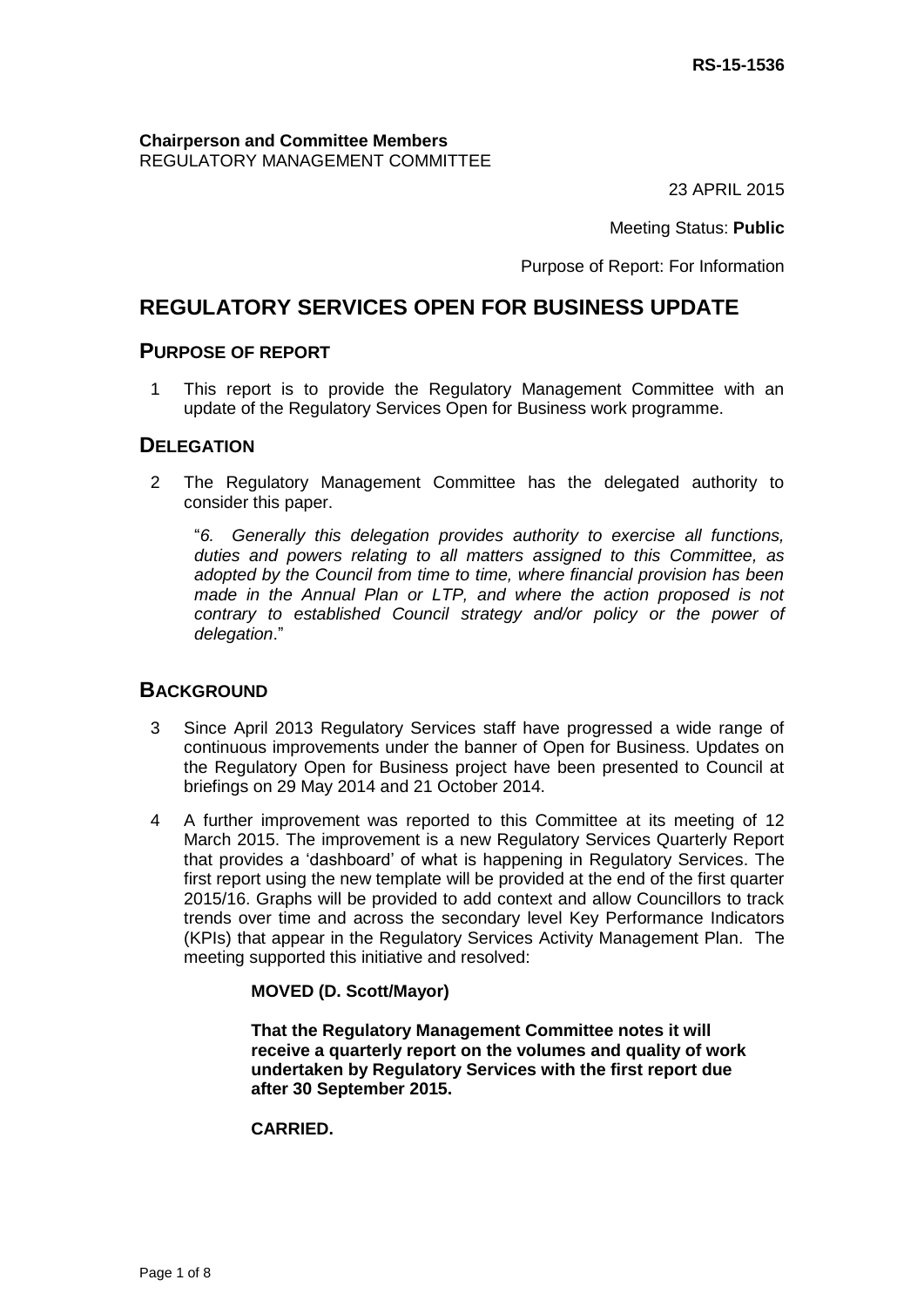5 The Regulatory Open for Business work programme has included a series of workshops in April and May 2014 at which Regulatory staff identified what was being done well and what could be done better in Regulatory Services. In addition to the Regulatory Services workshops, staff have participated in the corporate-wide Caring, Dynamic, Effective workshops. The work undertaken in all these workshops contributed to the work programme outlined in the draft Regulatory Services Activity Management Plan.

#### **ISSUES AND OPTIONS**

#### **Issues**

- 6 Staff have been considering how best to publicly build on the successful development of the new Regulatory Services Quarterly Report associated with the draft Regulatory Services Activity Management Plan. They have identified a need to formalise their Regulatory Services Open for Business work programme updates through meetings rather than briefings. The update, titled the Regulatory Services Open for Business Report, will inform elected members and the public of the progress in improved operational effectiveness, efficient systems and processes, effective and well-targeted regulatory advice, and improved quality of service provided to the community.
- 7 The report will be prepared four times per year and presented on a schedule that is complimentary to the Regulatory Services Quarterly Report. If additional content is sought by Elected Members and/or identified by staff then this will be included.

#### **CONSIDERATIONS**

#### Policy considerations

8 There are no policy considerations.

#### Legal considerations

- 9 This new Regulatory Services Open for Business Report matches the new purpose for local government the Local Government Act 2002 Amendment Act 2012 [clause 10(1)(b)]: "*to meet the current and future needs of communities for good-quality local infrastructure, local public services, and performance of regulatory functions in a way that is most cost effective for households and businesses.*"
- 10 It also gauges compliance with section 10(2) "*In this Act, good-quality, in relation to local infrastructure, local public services, and performance of regulatory functions, means infrastructure, services, and performance that are efficient, effective, and appropriate to present and anticipated future circumstances*."

#### Financial considerations

11 There are no financial considerations.

#### Tāngata whenua considerations

12 There are no Tāngata Whenua considerations.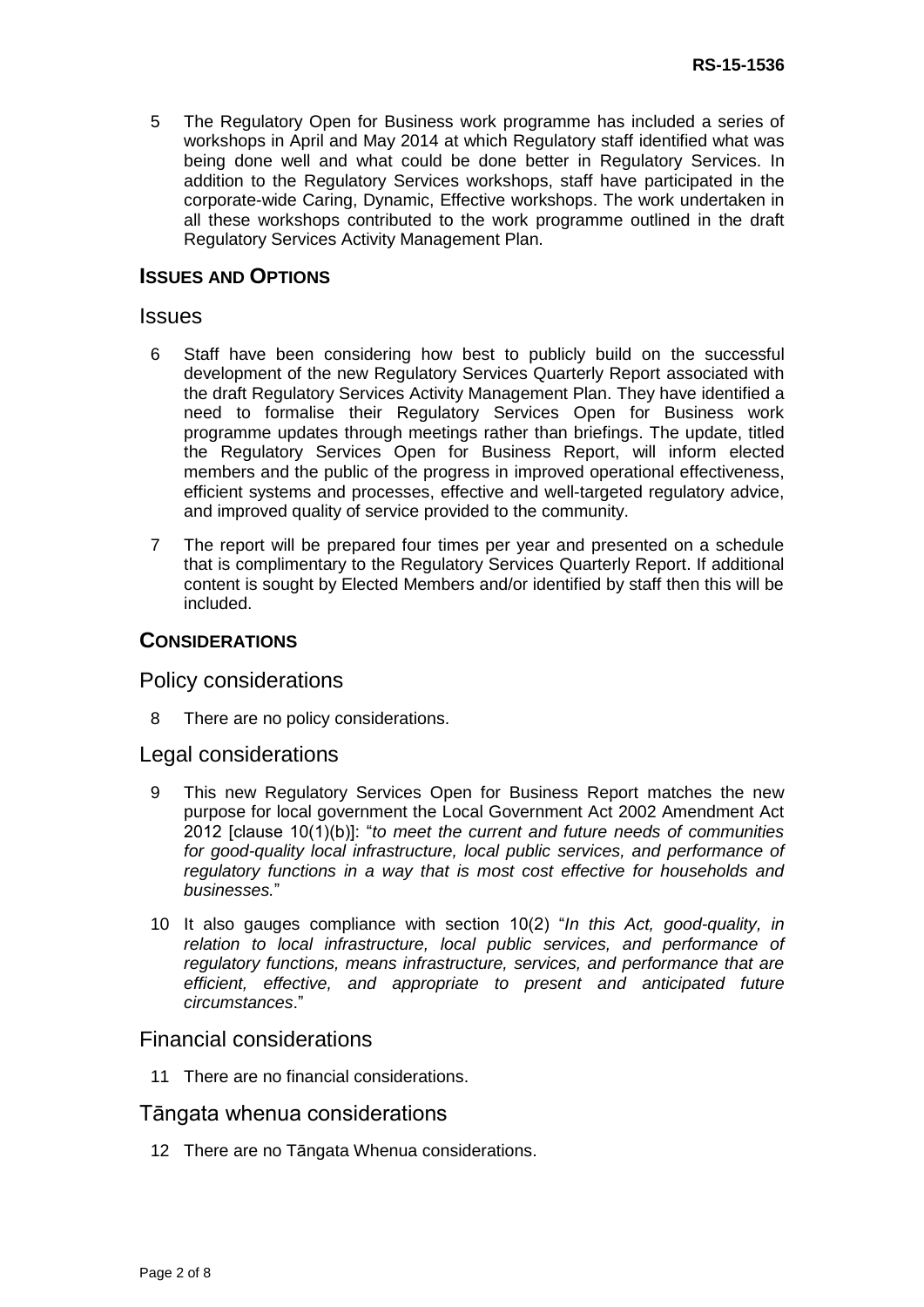## **SIGNIFICANCE AND ENGAGEMENT**

### Degree of significance

13 This matter has a low level of significance under Council policy

## Consultation already undertaken

14 There is no consultation required.

## Engagement planning

15 As this is an information paper an engagement plan is not required.

## **Publicity**

16 There may be public interest in the information on work programmes (Appendix 1 to report RS-15-1536 refers).

## **RECOMMENDATIONS**

17 That the Regulatory Management Committee notes the information contained in the Regulatory Services Open for Business Update as detailed in Appendix 1 of RS-15-1536.

| Report prepared by | <b>Approved for submission</b> | <b>Approved for submission</b> |
|--------------------|--------------------------------|--------------------------------|
|--------------------|--------------------------------|--------------------------------|

| <b>Quality Officer</b> | Group Manager,<br><b>Community Services</b> | Group<br>Manager,<br>Actina<br><b>Regulatory Services</b> |
|------------------------|---------------------------------------------|-----------------------------------------------------------|
| Katrina Shieffelbein   | <b>Tamsin Evans</b>                         | <b>Sharon Foss</b>                                        |

### **ATTACHMENTS**

1 Appendix 1. Regulatory Services Open for Business Report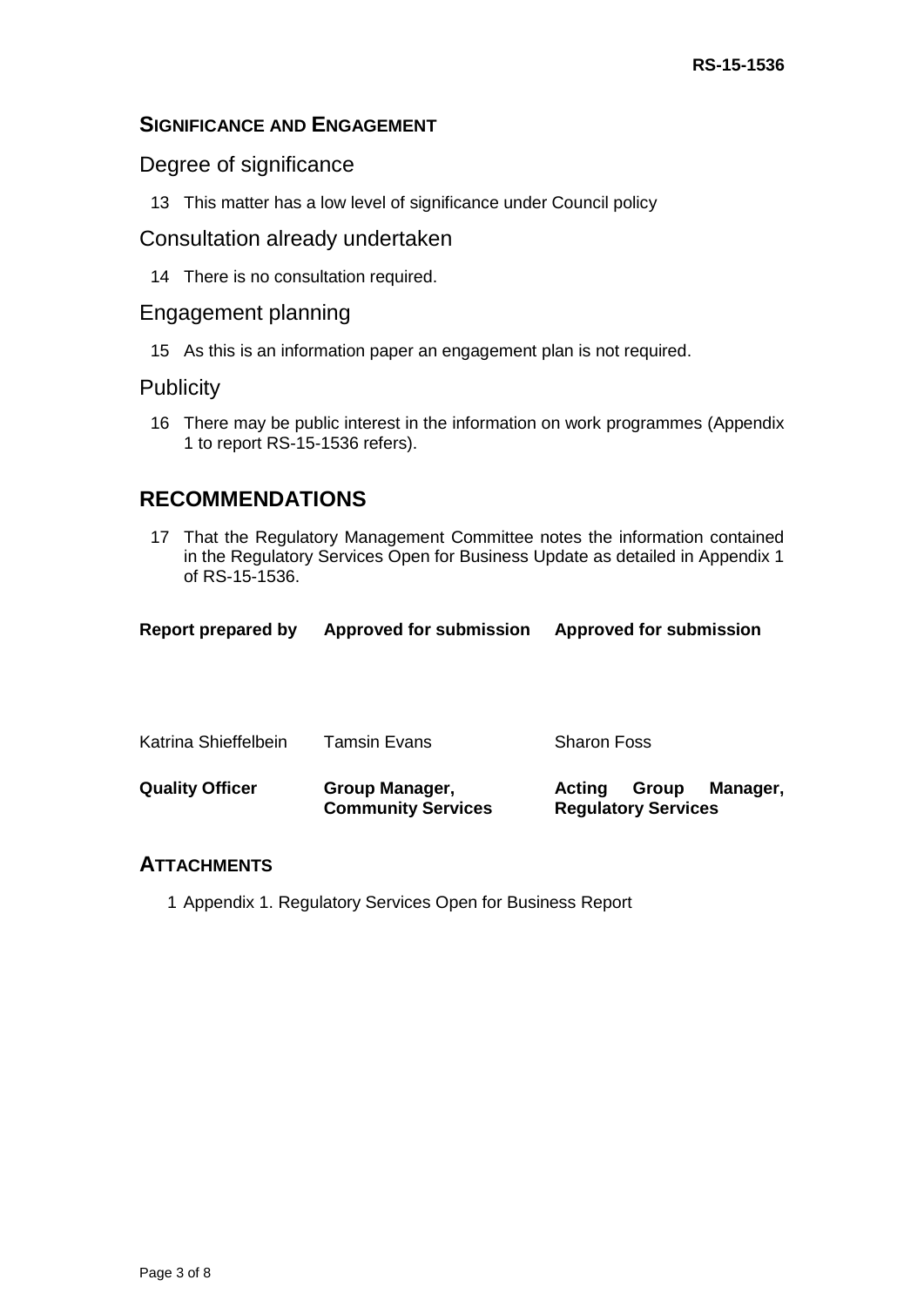## **Appendix 1 to Report RS-15-1536 Regulatory Services Open for Business Report**

| <b>Development of Quality Assurance Systems (QAS) Manuals</b> |                                                      |                                                                                                                                                                                                                                                                                              |
|---------------------------------------------------------------|------------------------------------------------------|----------------------------------------------------------------------------------------------------------------------------------------------------------------------------------------------------------------------------------------------------------------------------------------------|
|                                                               | <b>QAS Manual -</b><br>complete                      | Animal Control After Hours QAS Manual<br>$\bullet$<br><b>Building Consent Authority QAS Manual</b><br>$\bullet$                                                                                                                                                                              |
|                                                               | <b>QAS Manual -</b><br>drafted and<br>being reviewed | <b>Building Control Territorial Authority QAS Manual draft</b><br>-25 processes drafted and being reviewed.<br>Animal Control QAS Manual draft<br>$\bullet$<br>-40 processes drafted and being reviewed.<br>Alcohol Licencing QAS Manual draft<br>- 17 processes drafted and being reviewed. |
|                                                               | <b>QAS Manual -</b><br>content outline<br>started    | Resources Consents and Compliance QAS Manual<br>$\bullet$<br>draft<br>- content outline started.                                                                                                                                                                                             |

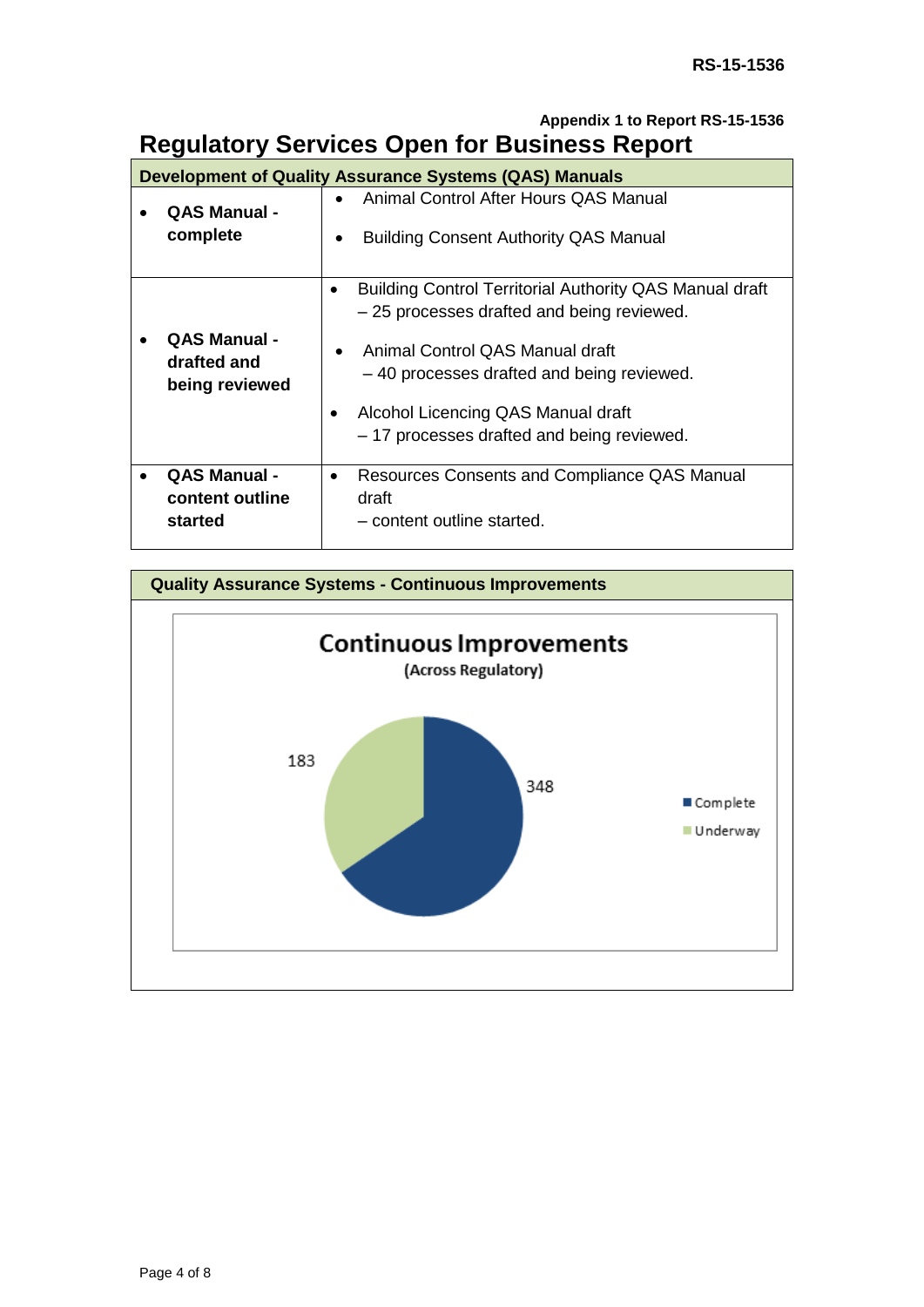# **Quality Assurance Systems – NCS System Improvements**

| <b>NCS Service Requests</b>                                                                                                                                                  |                                                                                                                                                                                                                       |                                                                                                                                                                                                    |  |
|------------------------------------------------------------------------------------------------------------------------------------------------------------------------------|-----------------------------------------------------------------------------------------------------------------------------------------------------------------------------------------------------------------------|----------------------------------------------------------------------------------------------------------------------------------------------------------------------------------------------------|--|
| <b>Issue</b>                                                                                                                                                                 | <b>Solution</b>                                                                                                                                                                                                       | <b>Outcome</b>                                                                                                                                                                                     |  |
| Database contained obsolete<br>staff details and request types<br>which didn't align with<br>current/future reporting<br>outcomes. Reporting on KPIs<br>not easily achieved. | <b>Audit of Napier Computing</b><br>Service (NCS) service<br>request database<br>configuration across all<br>Regulatory teams and<br>changes to database to<br>reflect identified changes<br>and report requirements. | Request types and<br>timeframes now align with<br><b>Annual Plan and Activity</b><br>Management Plan reporting<br>requirements ensuring ease<br>of use by staff in providing<br>reporting results. |  |
| Service requests not being<br>actioned within required<br>timeframes.                                                                                                        | Created automated<br>weekly report on overdue<br>requests by team and/or<br>officer.                                                                                                                                  | All internal and external<br>requests are followed up and<br>outcomes of resolution are<br>recorded for future reference.<br>Timely customer response to<br>queries.                               |  |
| Lack of training and/or<br>understanding by staff in use<br>of NCS Service Request<br>system.                                                                                | Development of service<br>request system training<br>documentation and one<br>on one training of staff as<br>required.                                                                                                | Training programme ensures<br>that the service request<br>system is used consistently<br>and therefore reports<br>produced are meaningful and<br>accurate.                                         |  |
| No system for recording<br>compliments and complaints<br>or in what format these are<br>being received within the<br>organisation.                                           | Created templates within<br><b>NCS</b> for electronic<br>recording of Regulatory<br>compliments and<br>complaints in NCS service<br>request system.                                                                   | Enable reporting and<br>monitoring of compliments<br>and complaints as well as<br>identifying in what format<br>these are being received (e.g.<br>via feedback form, social<br>media etc.).        |  |
| <b>Resource Consents</b>                                                                                                                                                     |                                                                                                                                                                                                                       |                                                                                                                                                                                                    |  |
| <b>Issue</b>                                                                                                                                                                 | <b>Solution</b>                                                                                                                                                                                                       | <b>Outcome</b>                                                                                                                                                                                     |  |
| Risk of resource consents not<br>processed within required<br>timeframes due to lack of<br>monitoring.                                                                       | <b>Created automated</b><br>weekly report on current<br>(outstanding) resource<br>consents.                                                                                                                           | Report distributed and<br>reviewed at weekly team<br>meetings to monitor status of<br>outstanding consents,<br>processing timeframes and<br>workload allocations.                                  |  |
| Duplication and inconsistency<br>in some reports which were<br>manually created in different<br>formats by different people.                                                 | Created automated<br>weekly and monthly<br>reports on resource<br>consent applications<br>received and decisions<br>issued.                                                                                           | New reports ensure<br>consistency in content/format<br>and require no manual data<br>input by staff therefore<br>reducing potential for<br>operator input error.                                   |  |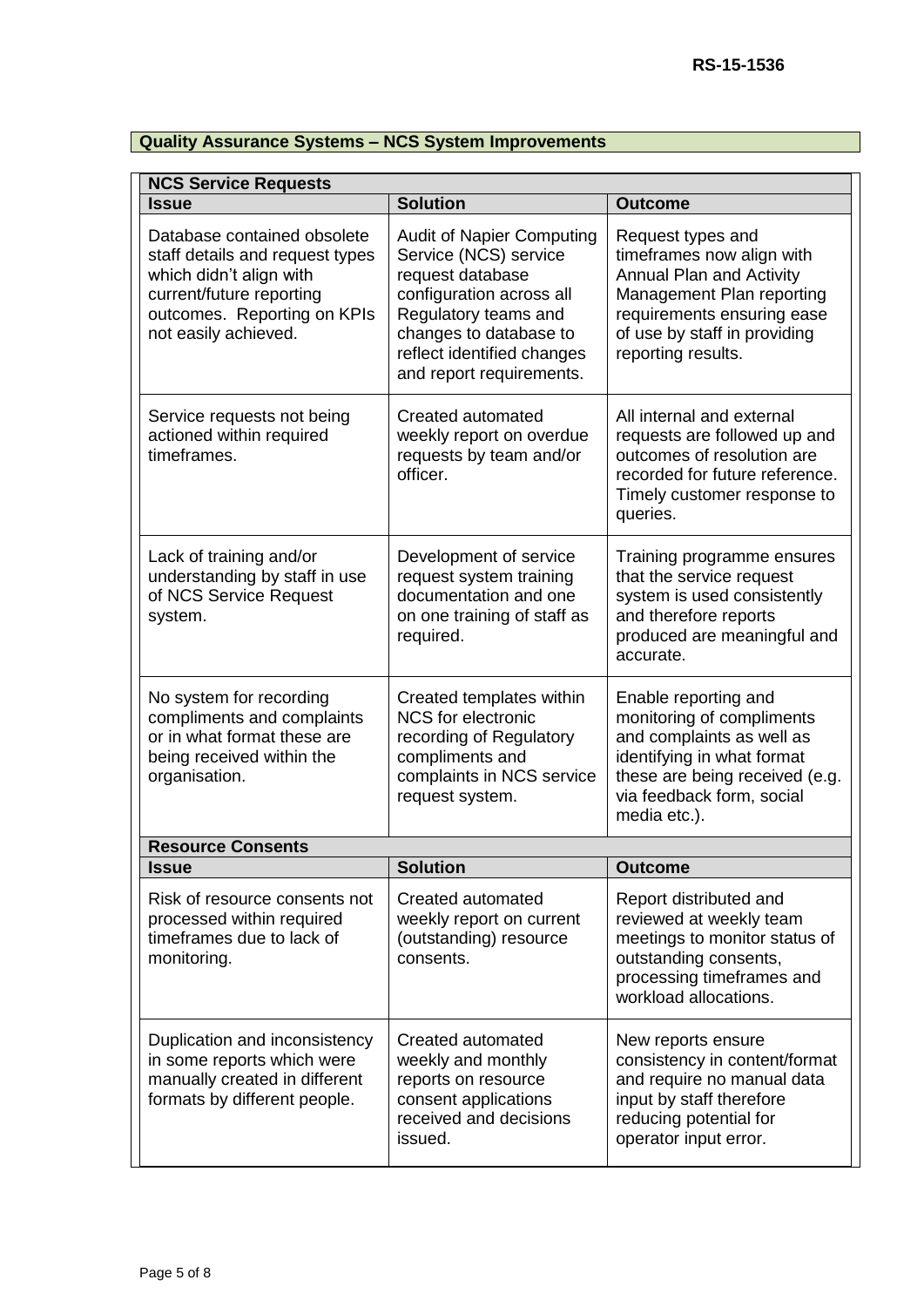| <b>Resource Consent invoice</b><br>process doesn't allow for<br>financial breakdown of<br>different revenue streams.                  | Drafted series of new<br>invoice codes which align<br>with proposed fee<br>structure 2015/16. Also<br>ensure that proposed<br>invoicing codes also meet<br>Ministry for the<br>Environment (MfE)<br>reporting requirements.                          | Enable analysis of revenue<br>from resource consents<br>dependant on fee type and<br>therefore provide meaningful<br>data for future fee reviews<br>(for implementation from July<br>2015). Future National<br>Monitoring System (NMS)<br>reports won't require manual<br>data input of financial<br>information. |
|---------------------------------------------------------------------------------------------------------------------------------------|------------------------------------------------------------------------------------------------------------------------------------------------------------------------------------------------------------------------------------------------------|-------------------------------------------------------------------------------------------------------------------------------------------------------------------------------------------------------------------------------------------------------------------------------------------------------------------|
| Input of resource consent data<br>not consistent with MfE<br><b>National Monitoring System</b><br>report requirements for<br>2014/15. | On-going work with<br><b>Resource Consent staff to</b><br>ensure their<br>understanding of the<br>requirements for NCS<br>data input to meet report<br>outcomes. On-going<br>monitoring of data quality<br>and feedback to staff if<br>errors occur. | Staff have a greater<br>understanding of the<br>requirement for accurate data<br>input and how the system can<br>work for them. Minimal<br>manual data input will be<br>required for 2014/15 NMS<br>reporting.                                                                                                    |
| <b>Building Consents</b>                                                                                                              |                                                                                                                                                                                                                                                      |                                                                                                                                                                                                                                                                                                                   |
| <b>Issue</b>                                                                                                                          | <b>Solution</b>                                                                                                                                                                                                                                      | <b>Outcome</b>                                                                                                                                                                                                                                                                                                    |
|                                                                                                                                       |                                                                                                                                                                                                                                                      |                                                                                                                                                                                                                                                                                                                   |
| Report on outstanding building<br>consents from NCS was run<br>manually and required<br>adjustment and input by staff.                | Created automated<br>weekly report on current<br>building consents for<br>monitoring consent status<br>and processing times.                                                                                                                         | Report reviewed at weekly<br>team meetings to monitor<br>status of outstanding<br>consents, processing<br>timeframes and workload<br>allocations.                                                                                                                                                                 |
| Database contained obsolete<br>staff details and status which<br>didn't align with required<br>reporting outcomes.                    | Consultation with staff on<br>required changes and<br>audit of NCS building<br>consent database.<br>Structure of database<br>amended to meet<br>requirements.                                                                                        | Staff more confident in using<br>system with up to date data<br>and improved report<br>accuracy.                                                                                                                                                                                                                  |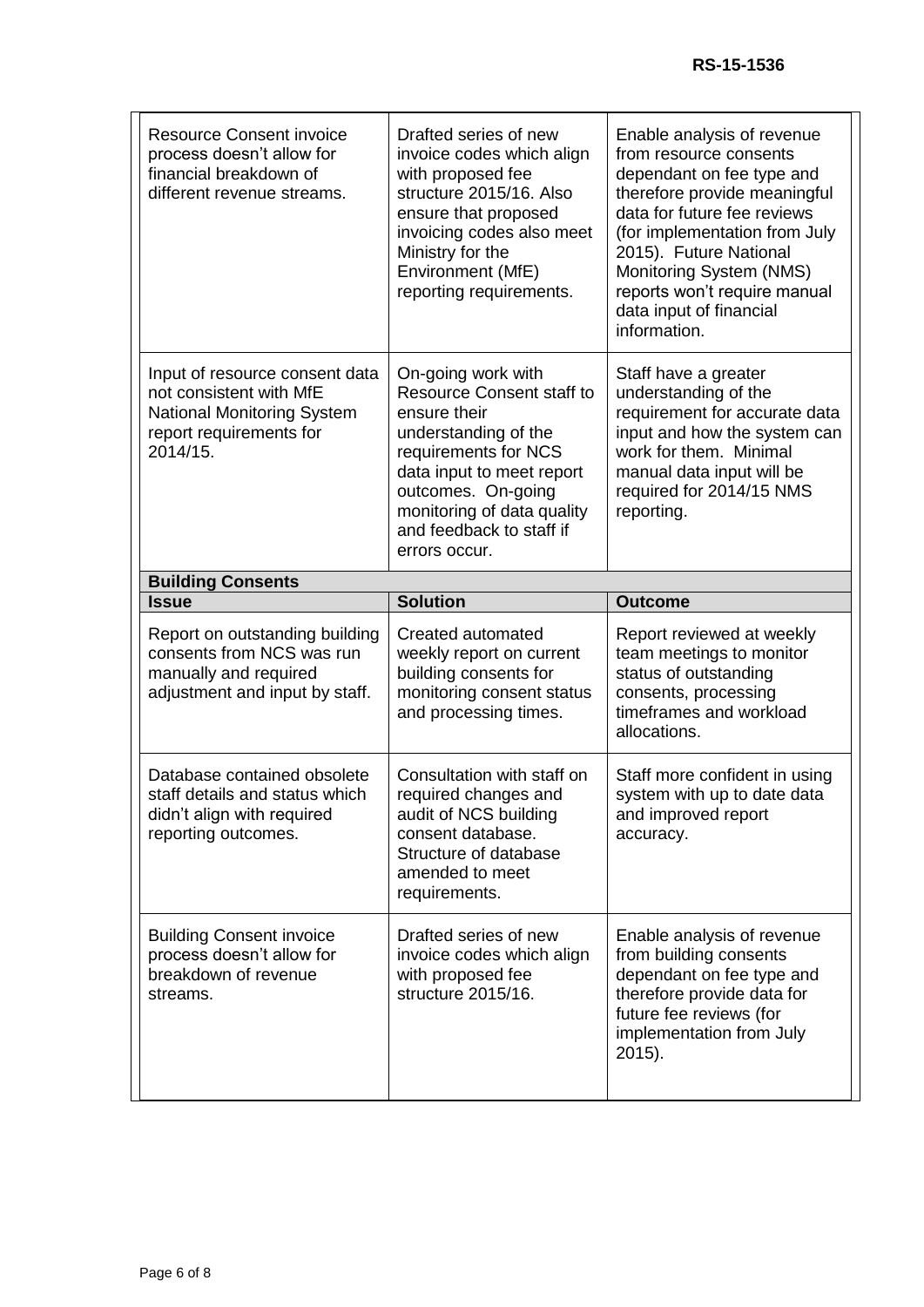| Building consent reports on<br>applications received and<br>consents issued were<br>generated by different people<br>for different purposes. Format<br>and data results often<br>inconsistent. | Created automated report<br>for consent applications<br>and consents issued<br>which can be filtered by<br>user date range and<br>therefore used for all<br>reporting requirements. | Consistency in reporting<br>format and data quality with<br>no requirement for manual<br>input by staff.             |
|------------------------------------------------------------------------------------------------------------------------------------------------------------------------------------------------|-------------------------------------------------------------------------------------------------------------------------------------------------------------------------------------|----------------------------------------------------------------------------------------------------------------------|
| <b>LIMS</b>                                                                                                                                                                                    |                                                                                                                                                                                     |                                                                                                                      |
| <b>Issue</b>                                                                                                                                                                                   | <b>Solution</b>                                                                                                                                                                     | <b>Outcome</b>                                                                                                       |
| No system for monitoring LIMs<br>to ensure they are processed<br>in time.                                                                                                                      | Created report on LIMS<br>outstanding - emailed<br>three times weekly to key<br>staff.                                                                                              | Early identification of LIMs<br>approaching statutory<br>timeframes and internal KPIs.                               |
| Inaccuracy in reporting of<br>processing times of LIMs                                                                                                                                         | Improved internal<br>checklists and processes<br>for issuing LIM.                                                                                                                   | Ensure accuracy with issue<br>date and calculation of<br>processing times                                            |
| <b>Licences</b>                                                                                                                                                                                |                                                                                                                                                                                     |                                                                                                                      |
| <b>Issue</b>                                                                                                                                                                                   | <b>Solution</b>                                                                                                                                                                     | <b>Outcome</b>                                                                                                       |
| Inconsistency in content and<br>format of letters, documents<br>and reports sent to licensees.                                                                                                 | Revised all documentation<br>and loaded all templates<br>into NCS system.                                                                                                           | Documentation sent to<br>customers is consistent and<br>readily available for staff to<br>access in a central place. |